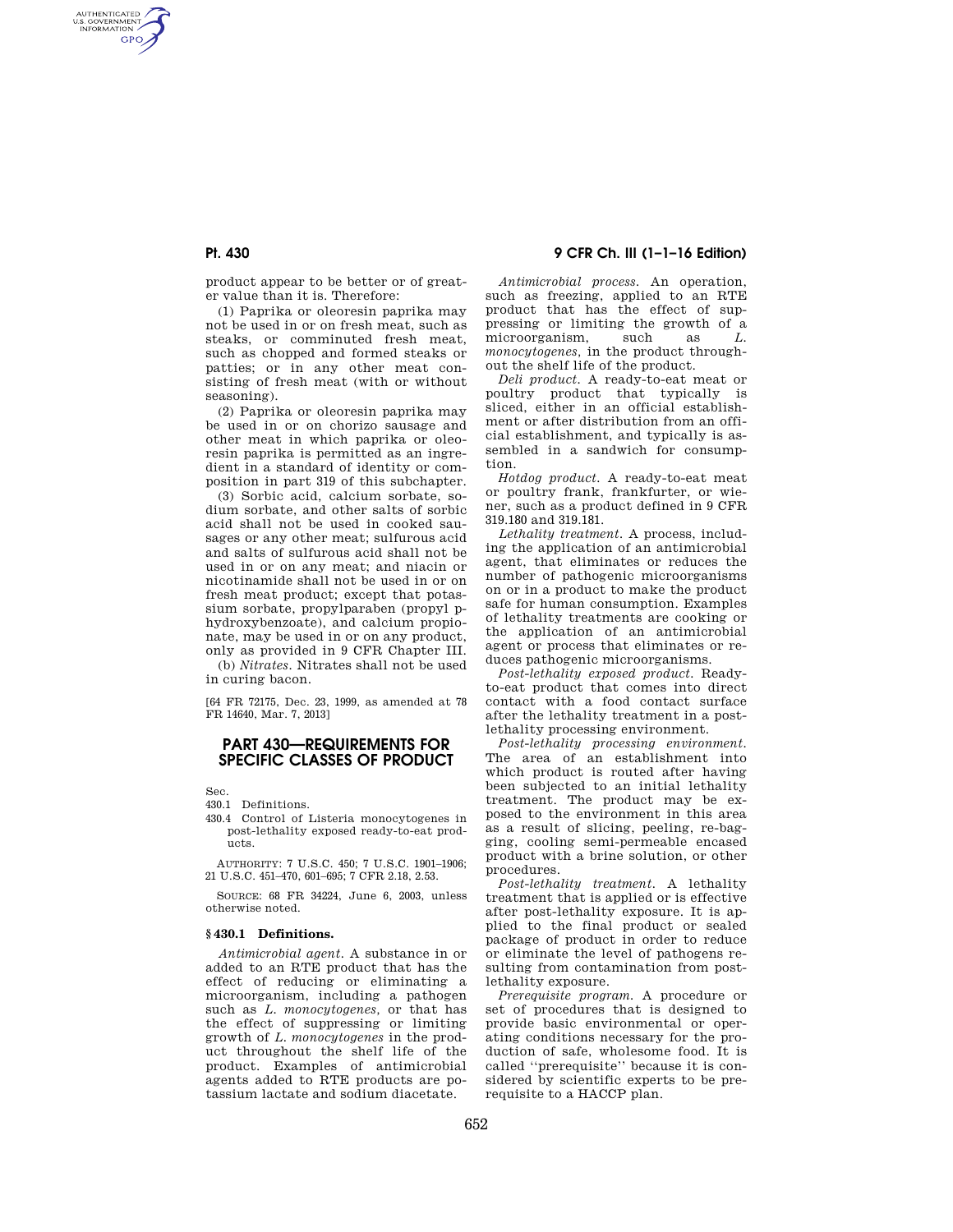## **Food Safety and Inspection Service, USDA § 430.4**

*Ready-to-eat (RTE) product.* A meat or poultry product that is in a form that is edible without additional preparation to achieve food safety and may receive additional preparation for palatability or aesthetic, epicurean, gastronomic, or culinary purposes. RTE product is not required to bear a safe-handling instruction (as required for non-RTE products by 9 CFR 317.2(l) and 381.125(b)) or other labeling that directs that the product must be cooked or otherwise treated for safety, and can include frozen meat and poultry products.

#### **§ 430.4 Control of Listeria monocytogenes in post-lethality exposed ready-to-eat products.**

(a) *Listeria monocytogenes* can contaminate RTE products that are exposed to the environment after they have undergone a lethality treatment. *L. monocytogenes* is a hazard that an establishment producing post-lethality exposed RTE products must control through its HACCP plan or prevent in the processing environment through a Sanitation SOP or other prerequisite program. RTE product is adulterated if it contains *L. monocytogenes,* or if it comes into direct contact with a food contact surface that is contaminated with *L. monocytogenes.* Establishments must not release into commerce product that contains *L. monocytogenes* or that has been in contact with a food contact surface contaminated with *L. monocytogenes* without first reworking the product using a process that is destructive of *L. monocytogenes.* 

(b) In order to maintain the sanitary conditions necessary to meet this requirement, an establishment producing post-lethality exposed RTE product must comply with the requirements included in one of the three following alternatives:

(1) *Alternative 1.* Use of a postlethality treatment (which may be an antimicrobial agent) that reduces or eliminates microorganisms on the product *and* an antimicrobial agent or process that suppresses or limits the growth of *L. monocytogenes.* If an establishment chooses this alternative:

(i) The post-lethality treatment must be included in the establishment's HACCP plan. The antimicrobial agent

or process used to suppress or limit the growth of the pathogen must be included in either the establishment's HACCP plan or its Sanitation SOP or other prerequisite program.

(ii) The establishment must validate the effectiveness of the post-lethality treatment incorporated in its HACCP plan in accordance with §417.4. The establishment must document, either in its HACCP plan or in its Sanitation SOP or other prerequisite program, that the antimicrobial agent or process, as used, is effective in suppressing or limiting growth of *L. monocytogenes.* 

(2) *Alternative 2.* Use of either a postlethality treatment (which may be an antimicrobial agent) that reduces or eliminates microorganisms on the product *or* an antimicrobial agent or process that suppresses or limits growth of *L. monocytogenes.* If an establishment chooses this alternative:

(i) The post-lethality treatment must be included in the establishment's HACCP plan. The antimicrobial agent or process used to suppress or limit growth of the pathogen must be included in either the establishment's HACCP plan or its Sanitation SOP or other prerequisite program.

(ii) The establishment must validate the effectiveness of a post-lethality treatment incorporated in its HACCP plan in accordance with §417.4. The establishment must document in its HACCP plan or in its Sanitation SOP or other prerequisite program that the antimicrobial agent or process, as used, is effective in suppressing or limiting growth of *L. monocytogenes.* 

(iii) If an establishment chooses this alternative and chooses to use only an antimicrobial agent or process that suppresses or limits the growth of *L. monocytogenes,* its sanitation program must:

(A) Provide for testing of food contact surfaces in the post-lethality processing environment to ensure that the surfaces are sanitary and free of *L. monocytogenes* or of an indicator organism;

(B) Identify the conditions under which the establishment will implement hold-and-test procedures following a positive test of a food-contact surface for an indicator organism;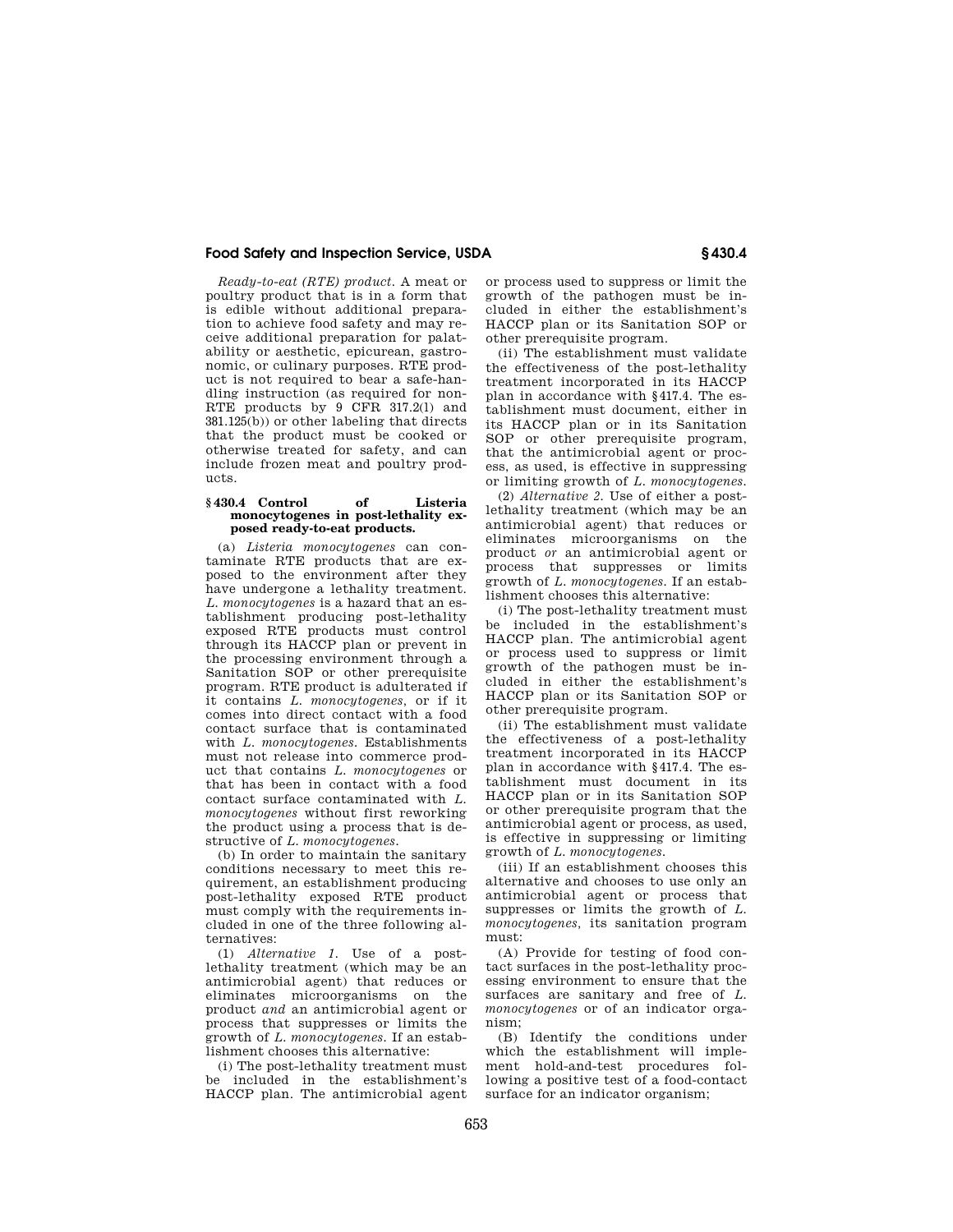(C) State the frequency with which testing will be done;

(D) Identify the size and location of the sites that will be sampled; and

(E) Include an explanation of why the testing frequency is sufficient to ensure that effective control of *L. monocytogenes* or of indicator organisms is maintained.

(iv) An establishment that chooses this alternative and uses a postlethality treatment of product will likely be subject to more frequent verification testing by FSIS than if it had chosen Alternative 1. An establishment that chooses this alternative and uses an antimicrobial agent or process that suppresses or limits the growth of *L. monocytogenes* will likely be subject to more frequent FSIS verification testing than if it uses a post-lethality treatment.

(3) *Alternative 3.* Use of sanitation measures only.

(i) If an establishment chooses this alternative, its sanitation program must:

(A) Provide for testing of food contact surfaces in the post-lethality processing environment to ensure that the surfaces are sanitary and free of *L. monocytogenes* or of an indicator organism;

(B) Identify the conditions under which the establishment will implement hold-and-test procedures following a positive test of a food-contact surface for an indicator organism;

(C) State the frequency with which testing will be done;

(D) Identify the size and location of the sites that will be sampled; and

(E) Include an explanation of why the testing frequency is sufficient to ensure that effective control of *L. monocytogenes* or of indicator organisms is maintained.

(ii) An establishment producing a deli product or a hotdog product, in addition to meeting the requirements of paragraph  $(b)(3)(i)$  of this section, must meet the following requirements:

(A) The establishment must verify that the corrective actions that it takes with respect to sanitation after<br>an initial positive test for  $L$ an initial positive test for *monocytogenes* or an indicator organism on a food contact surface in the postlethality processing environment are

**§ 430.4 9 CFR Ch. III (1–1–16 Edition)** 

effective by conducting follow-up testing that includes a targeted test of the specific site on the food contact surface area that is the most likely source of contamination by the organism and such additional tests in the surrounding food contact surface area as are necessary to ensure the effectiveness of the corrective actions.

(B) During this follow-up testing, if the establishment obtains a second positive test for an indicator organism, the establishment must hold lots of product that may have become contaminated by contact with the food contact surface until the establishment corrects the problem indicated by the test result.

(C) In order to release into commerce product held under this section, the establishment must sample and test the lots for *L. monocytogenes* or an indicator organism using a sampling method and frequency that will provide a level of statistical confidence that ensures that each lot is not adulterated with *L. monocytogenes.* The establishment must document the results of this testing. Alternatively, the establishment may rework the held product using a process that is destructive of *L. monocytogenes* or the indicator organism.

(iii) An establishment that chooses Alternative 3 is likely to be subject to more frequent verification testing by FSIS than an establishment that has chosen Alternative 1 or 2. An establishment that chooses Alternative 3 and that produces deli meat or hotdog products is likely to be subject to more frequent verification testing than one that does not produce such products.

(c) For all three alternatives in paragraph (b):

(1) Establishments may use verification testing that includes tests for *L. monocytogenes* or an indicator organism, such as *Listeria* species, to verify the effectiveness of their sanitation procedures in the post-lethality processing environment.

(2) Sanitation measures for controlling *L. monocytogenes* and procedures for antimicrobial agents or processes that suppress or limit the growth of the pathogen may be incorporated either in the establishment's HACCP plan or in its Sanitation SOP or other